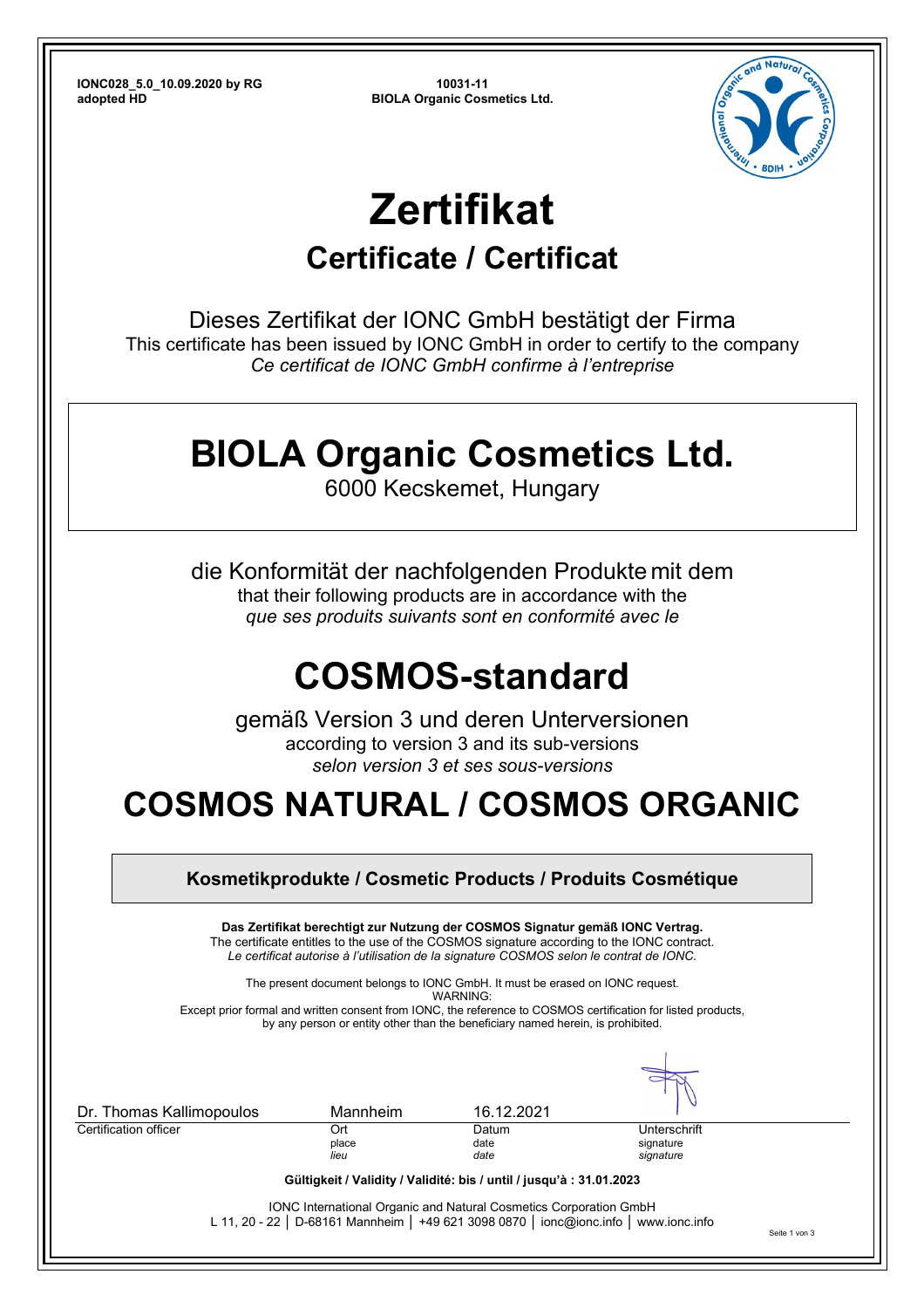**IONC028\_5.0\_10.09.2020 by RG 10031-11 adopted HD BIOLA Organic Cosmetics Ltd.**



#### **Certification level: COSMOS NATURAL**

**Markenname / Brand name** 

**Everyoung professional organic skin care** 

| <b>Produktname</b>                   | <b>Product name Hungarian</b>          | <b>Granting date</b> |
|--------------------------------------|----------------------------------------|----------------------|
| ALMOND & CENTELLA PEELING            | <b>MANDULA &amp; CENTELLA PEELING</b>  | 16.12.2021           |
| BAOBAB & ACEROLA FACE CARE BALM      | <b>BAOBAB &amp; ACEROLA ARCBALZSAM</b> | 16.12.2021           |
| ECHINACEA & ACEROLA MOISTURIZING GEL | ECHINACEA & ACEROLA HIDRATÁLÓ GÉL      | 16.12.2021           |
| RASPBERRY PEELING                    | MÁLNA PEELING                          | 16.12.2021           |
| RUSCUS AFTER CLEANSING MASK          | RUSCUS ARCTISZTÍTÁS UTÁNI MASZK        | 16.12.2021           |
| SCUTELLARIA BEAUTIFYING SERUM        | SCUTELLARIA SZÉPÍTŐ SZÉRUM             | 16.12.2021           |
| <b>VIOLA &amp; MARIGOLD MASK</b>     | VADÁRVÁCSKA & KÖRÖMVIRÁG MASZK         | 16.12.2021           |

#### **Certification level: COSMOS ORGANIC**

#### **Markenname / Brand name**

#### **Everyoung professional organic skin care**

| Produktname                                                   | Product name Hungarian                   | <b>Granting date</b> |
|---------------------------------------------------------------|------------------------------------------|----------------------|
| ALOE & GRAPEFRUIT SKIN SOFTENING GEL                          | ALOE & GRAPEFRUIT BŐRPUHÍTÓ GÉL          | 16.12.2021           |
| ARGAN & CHIA CREAM MASK                                       | ARGAN & CHIA KRÉMPAKOLÁS                 | 16.12.2021           |
| ARGAN & GINSENG NIGHT CREAM                                   | ARGAN & GINSENG ÉJSZAKAI ARCKRÉM         | 16.12.2021           |
| <b>BAOBAB &amp; CENTELLA REJUVENATING HAND</b><br><b>BALM</b> | BAOBAB & CENTELLA REJUVENÁLÓ KÉZÁPOLÓ    | 16.12.2021           |
| BEARBERRY EVERYOUNG EYE CONTOUR GEL                           | BEARBERRY EVERYOUNG SZEMKÖRNYÉKÁPOLÓ GÉL | 16.12.2021           |
| CHIA & ARGAN SKIN NOURISHING OIL                              | CHIA & ARGAN BŐRTÁPLÁLÓ ARCOLAJ          | 16.12.2021           |
| CHIA & BAOBAB FACE CARE DRY OIL                               | CHIA & BAOBAB FACE CARE DRY OIL          | 16.12.2021           |
| COFFEE & CHIA FIRMING BODY LOTION                             | KÁVÉ & CHIA REJUVENÁLÓ TESTÁPOLÓ BALZSAM | 16.12.2021           |
| COFFEE & HAMAMELIS BODY CONTOUR GEL                           | KÁVÉ ÉS HAMAMELIS TESTKONTÚR GÉL         | 16.12.2021           |
| CORNFLOWER AGE CONTROL FACE CREAM                             | BÚZAVIRÁG AGE CONTROL ARCKRÉM            | 16.12.2021           |
| <b>CORNFLOWER MASSAGE CREAM</b>                               | BÚZAVIRÁG MASSZÁZSKRÉM                   | 16.12.2021           |

| Dr. Thomas Kallimopoulos | Mannheim | 16.12.2021 |              |
|--------------------------|----------|------------|--------------|
| Certification officer    | Ort      | Datum      | Unterschrift |
|                          | place    | date       | signature    |
|                          | lieu     | date       | signature    |

**Gültigkeit / Validity / Validité: bis / until / jusqu'à : 31.01.2023** 

IONC International Organic and Natural Cosmetics Corporation GmbH L 11, 20 - 22 │ D-68161 Mannheim │ +49 621 3098 0870 │ ionc@ionc.info │ www.ionc.info